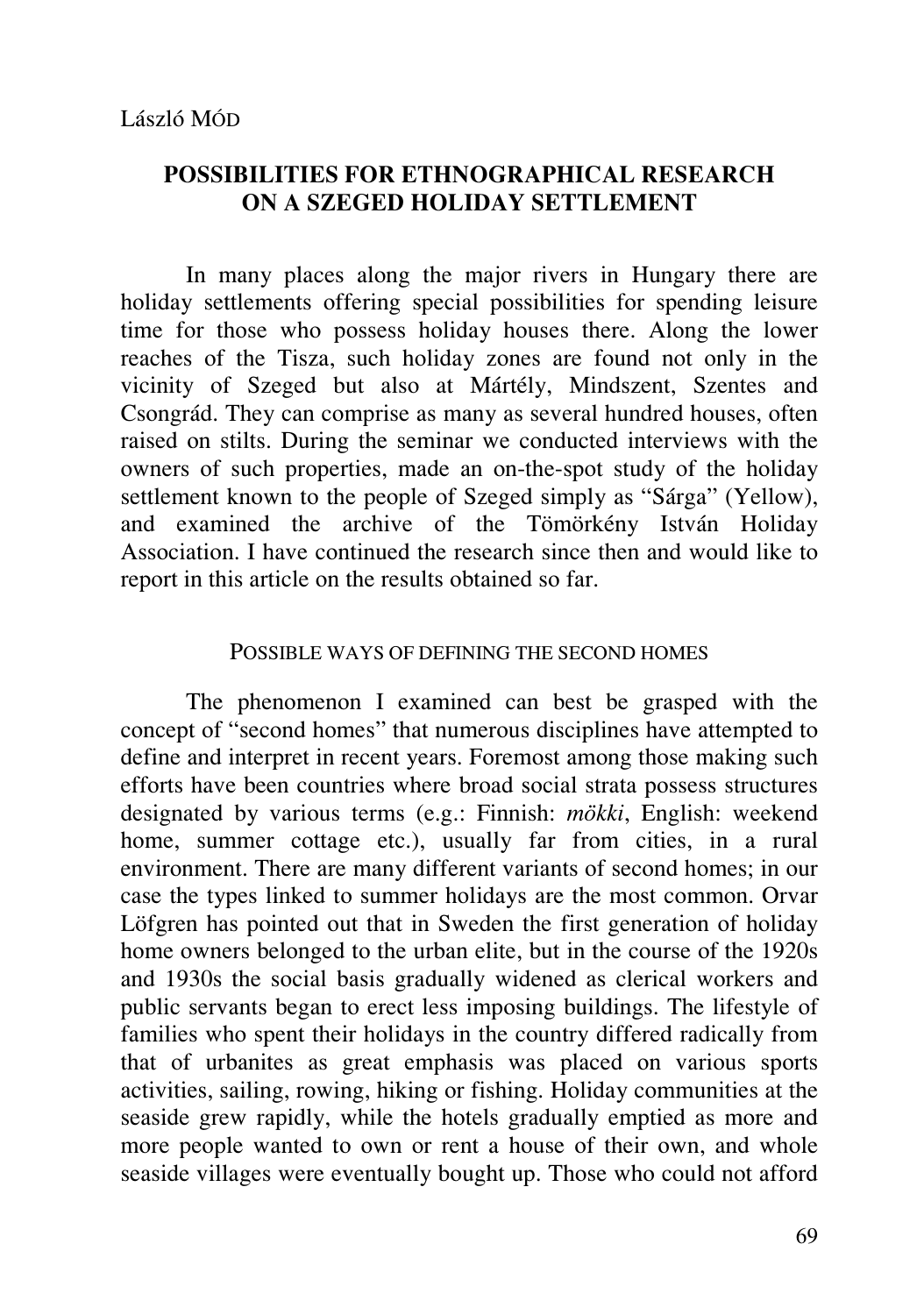to buy an old building built a new one, but in a style that perfectly symbolised the Swedish summer holiday ideal. In Norway official statistics report the existence of more than 400,000 holiday buildings that can be classified in two main groups. Those on the coast are often found in villages and are linked to sailing, while such buildings became popular in the mountain areas in the 1960s and offer excellent opportunities for skiing in winter and for excursions, fishing and gathering forest fruits in summer. There can be many different motivations for maintaining a second home as city dwellers buy or build holiday buildings in rural areas for various reasons. Some people like a simple way of life close to nature, others go on a kind of time travel when they periodically return to the scene of their childhood.<sup>1</sup>

## EMERGENCE OF THE HOLIDAY SETTLEMENT, TAKING POSSESSION OF THE FLOOD PLAIN

The holiday settlement known as "Sárga" is located in the immediate vicinity of Tápé and within the public administration area of the city of Szeged. It is on the flood plain of the Tisza and comprises several hundred buildings owned by various institutions or companies and private individuals. The bathing beach is opposite the mouth of the Maros river, at the entrance to the "Winter port". From time to time the river covers it with a thick layer of sand, probably the origin of the area's name (Yellow). This stretch of the river bank is very popular, especially on hot summer days when hundreds of people come to seek relief in the river. From the beach to the Kiskőrössy fishermen's  $inn<sup>2</sup>$  a road that in places can be used by cars runs parallel to the river<sup>3</sup>, with side roads branching off in the direction of the embankment. A survey made by the Szeged Planning Enterprise in the mid-1970s described the road conditions as follows: "*The inner roads follow the irregular limits of the plots of land and their width changes irregularly. A paving of 80 cm wide concrete slabs is found in only a few places, and because of the size is suitable only for foot traffic. The short 1.50 m. monolithic concrete footpath leading to the embankment is an exception.*" 4

 $\ddot{\phantom{a}}$ 

<sup>&</sup>lt;sup>1</sup> For more details, see: Löfgren 1999. 109–154; Bendix-Löfgren 2008. 7–16.

 $2$  The Kőrössy Fishermen's Inn beside the Tisza opened in 1932 and served a variety of dishes (fish soup, fried fish, pasta with cottage cheese) and drinks. Délmagyarország 17 July 1932. 4.

<sup>3</sup> One stretch of this route, a kind of waterside promenade, was called the "Gold Shore".

<sup>4</sup> Documents of the Tömörkény István Holiday Association.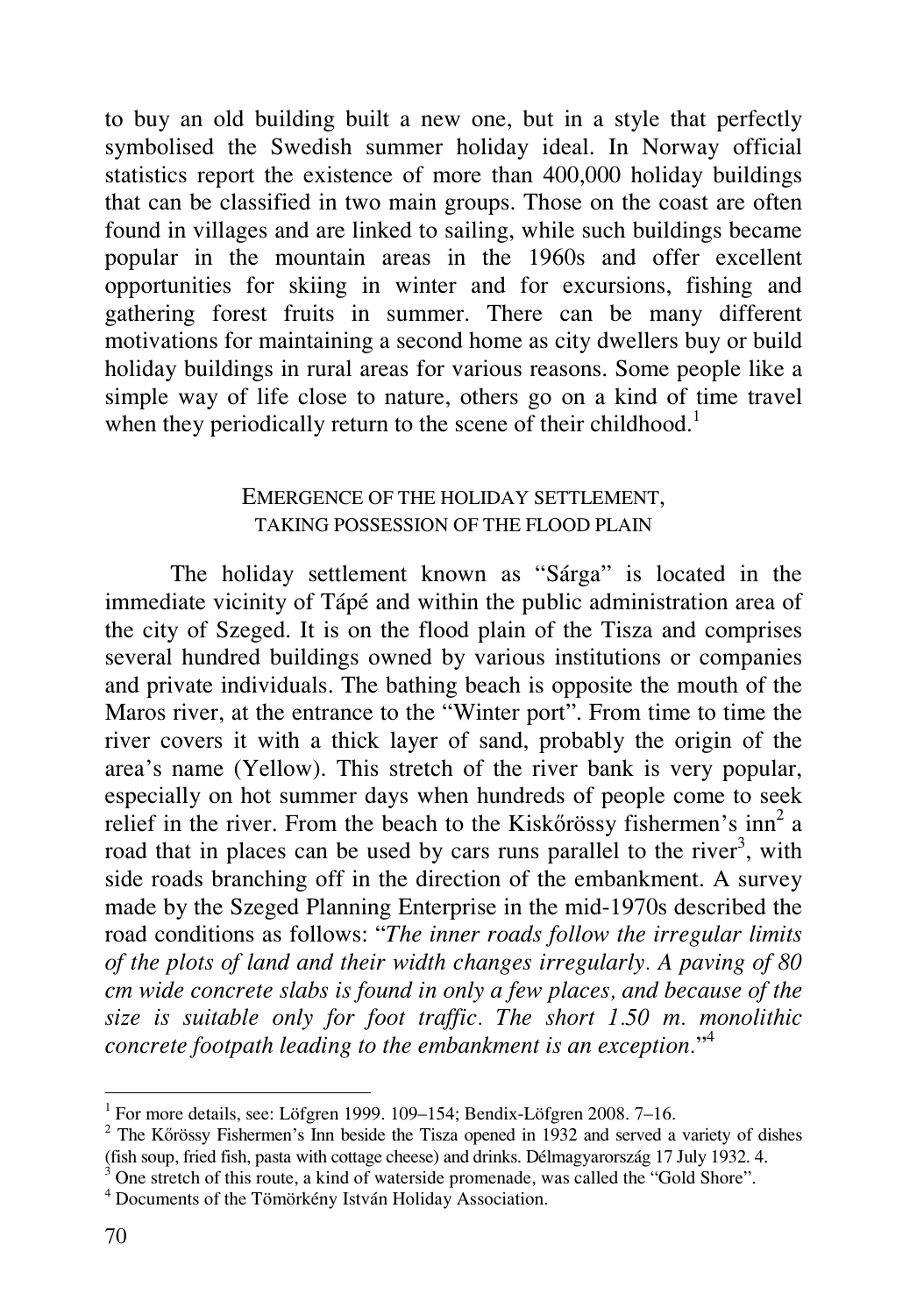Compared to the bathing houses, the holiday settlement offers a different way of spending leisure time since the buildings provide suitable conditions for prolonged stays. Even nowadays many families move out to the "Sárga" for the summer months, which not only means that they spend their leisure time beside the Tisza, but during this time the buildings function as real homes. The local residents who undertake this distinctive way of life are not all people who live for most of the year in housing estates or multi-storey houses in the city centre: some live in Tápé on the other side of the embankment and move out to the Tisza flood plain for the summer months, preferring to spend their time here rather than in their permanent homes. The technical survey drawn up by the Szeged Planning Enterprise characterised the property owners as follows: "*the old area is inhabited mainly by pensioners who like to build for themselves in their spare time, with limited means. These buildings meet their demand for fresh air and rest during their spare time. In the new areas luxury demands also appear besides the desire for healthy rest and at the same time they are marking out their own estate (fencing off their part of larger blocks, creating kitchen gardens from green areas).*" 5

The Tisza riverside began to be transformed into a recreational space in the early 1920s, but it was only from the 1950s that creation of the holiday settlement gained real impetus.<sup>6</sup> In 1922 the Szeged press reported that a new bathing place was being created in the territory of Tápé, in a place that had become popular earlier during the Serbian occupation of Újszeged, when the Szeged Park Baths Ltd. had suspended its operation. When the situation was consolidated that stretch of the riverbank was forgotten, but in the summer of 1921 workers built a small bathing cabin there. In 1922 the Szeged Workers' Physical Training Association decided to develop the beach, and succeeded in obtaining support for the project. According to a press report at the time, the action was particularly noteworthy because "it extends regular Tisza life right up to Tápé" and ensures the conditions for "healthy summer life" for several hundred children.<sup>7</sup>

-

<sup>&</sup>lt;sup>5</sup> Documents of the Tömörkény István Holiday Association.

 $6$  In the first half of the  $20<sup>th</sup>$  century among the orchards in the flood plain at Mártély there were already villa-like structures that not only served farming purposes but were also used for leisure time. In 1937 in Szentes the local tourism committee decided to offer for sale blocks of land beside the Tisza suitable for building "weekend houses", but it seems that the plans were not put into practice.

<sup>7</sup> Délmagyarország 23 July 1922. 6.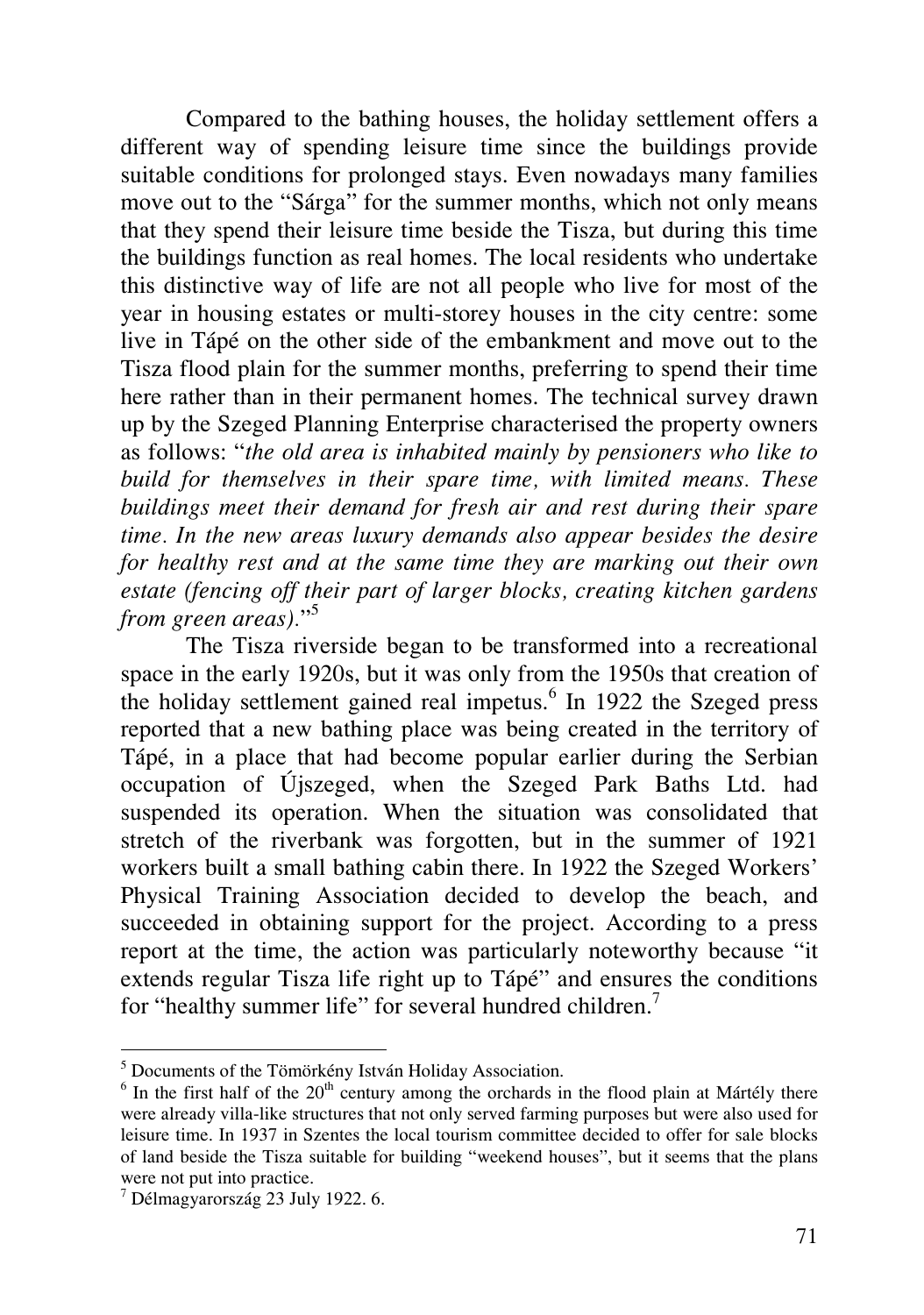It would appear from the available sources that possession of the flood plain did not take place in an organised manner, as a document dated 22 October 1957 also reported: "*The holiday settlement at Sárga came into being spontaneously at the initiative of Szeged workers and with voluntary work. This holiday settlement already belonged to the workers during the time of Horthy fascism, when workers could not afford costly boathouses or expensive bathing places; workers from Szeged came out here, changed among the bushes, and enjoyed the cool waters of the Tisza. They held gatherings here that the older workers still talk about. Perhaps these workers' traditions are the reason why the workers of Szeged built their holiday settlement here* …"<sup>8</sup>

In the mid-1950s there were 107 buildings with various wall structures on the flood plain.<sup>9</sup> At first many of them were simple board structures with a single room where the only furniture was a bed, table and chairs. However, in the 1950s single-storey bathing cabins built of bricks and concrete divided into a terrace and changing room began to appear, followed by holiday houses in stilts, often with attics. Buildings with a kitchen on the lower level and rooms above form a separate group. Their design was almost certainly influenced mainly by the floods as the owners of buildings here raised them to protect their belongings from the periodical inundations.

In the 1950s it still appeared that the floods did not basically determine the everyday life of the holiday settlement. As a description of structures by the Szeged Planning Enterprise also noted: "*The area is located to the east of Szeged, on the right bank of the river. The area is around the national elevation, +80.00 m. The highest measured water level (1932) was 39.32 m above the 0 point at Tápé. The 0 point of the water gauge is at 74.39 m. above sea level. Smaller inundations must be expected in the area around every 7-8 years. Icy waters rise to an average of approx. +7.00 m, that is, around or below 81.39 m they subside, consequently serious damage by icy waters does not have to be expected in the area.*" <sup>10</sup> But a drastic rise in the level of floods after 1970 and the longer duration of flood waves resulted in dramatic changes that had a negative effect on the life of the holiday settlement as flood waters also inundated the upper levels of structures on stilts.

 $\overline{a}$ 

<sup>8</sup> Documents of the Tömörkény István Holiday Association.

<sup>&</sup>lt;sup>9</sup> Earlier there were only two bathing cabins near the beach, probably built by the workers' sports association.

<sup>&</sup>lt;sup>10</sup> Documents of the Tömörkény István Holiday Association.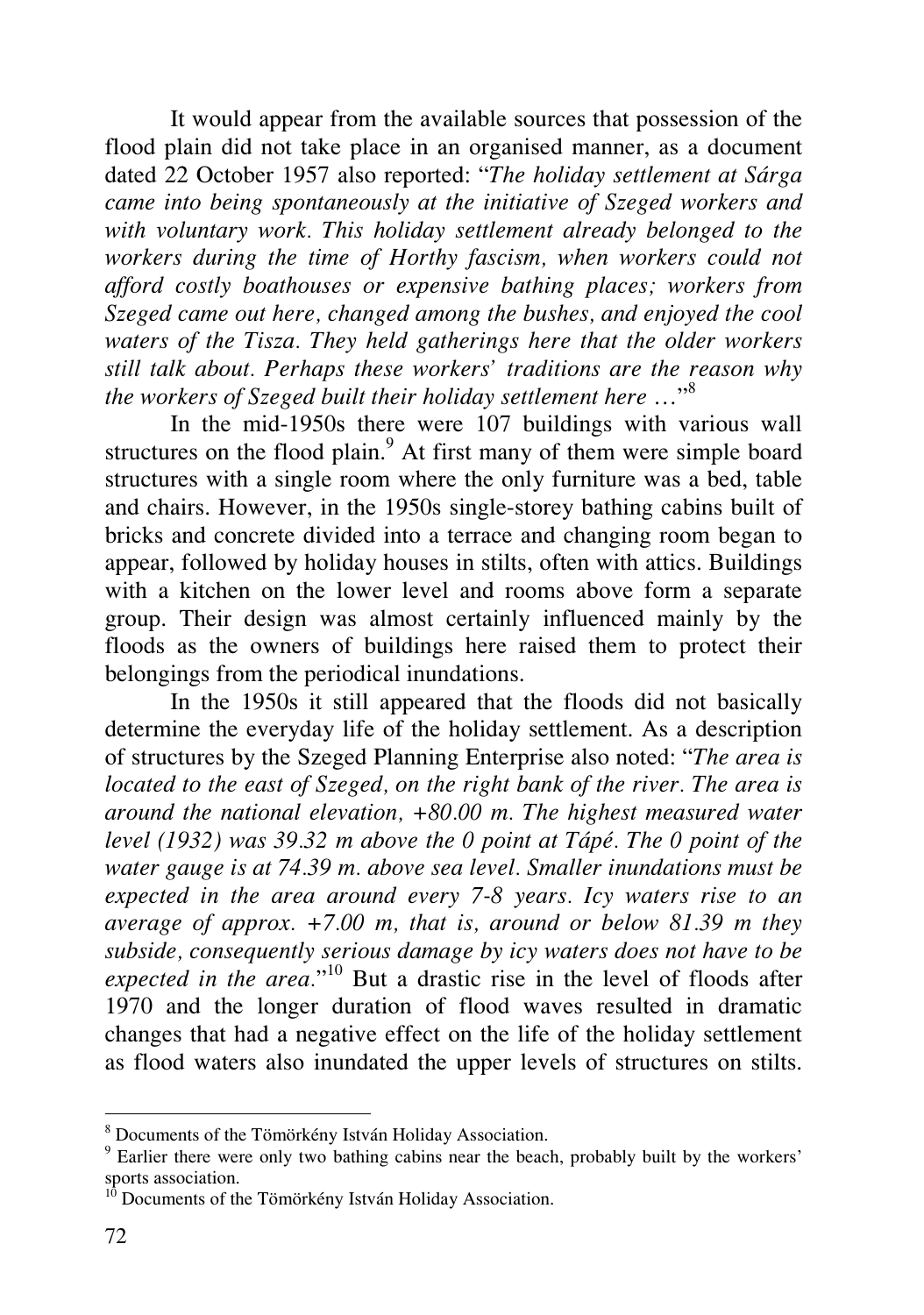Furniture and electrical appliances (refrigerators, microwave ovens, television sets, etc.) were ruined, it took months after the waters subsided for the walls to dry out and renovations could begin. Because of the prolonged floods there were years when the holiday homes could not be used at all during the summer months. Under the negative impact of a number of factors (the drastic rise in flood levels, the increased duration of inundations, the costs of renovation, etc.), in recent decades growing numbers have given up this way of life; as a result many buildings changed ownership or have been entirely abandoned. An article that appeared in March 2007 under the title "Sárga holiday settlement neglected" described the state of affairs as follows: "*The Szeged Sárga holiday settlement is falling into decay. According to those who live out there, at least a hundred owners are offering their holiday homes for sale. There are a few buyers, but properties change owners very slowly. You can buy a shack for a million Forints, but there are owners who value their weekend house at six million. Everyone is worried about floods (…) There are whole rows of abandoned holiday cabins. During last year's flood their roofs could barely be seen above the water. The walls are crumbling, there are mounds of mud in the yards. Many people gave up after last year's flood, they have abandoned their shacks. (…) The Sárga settlement is no longer what it used to be: there are many dilapidated, neglected buildings. The streets are muddy, the trees untended, in several places there are piles of*  rubbish."<sup>11</sup>

### LEISURE TIME AND COMMUNITY LIFE

The holiday home owners and users in the Tisza flood plain engage in various leisure time activities, among which swimming and bathing are closely linked to the river. There are opportunities for sunbathing on the beach, or along the edge of the river on jetties constructed from empty metal barrels, iron pipes and wood, adjusted to the changing water level with steel cables. These structures are often dragged up to the shore for the winter months, to avoid damage from ice floes. In 2007 there were approximately 50 jetties in the Sárga area, used to tie up rowing boats, flat boats, for fishing or sunbathing. At first the holiday home owners used flat-bottomed wooden boats on the river,

-

<sup>&</sup>lt;sup>11</sup> Délmagyarország March 2007.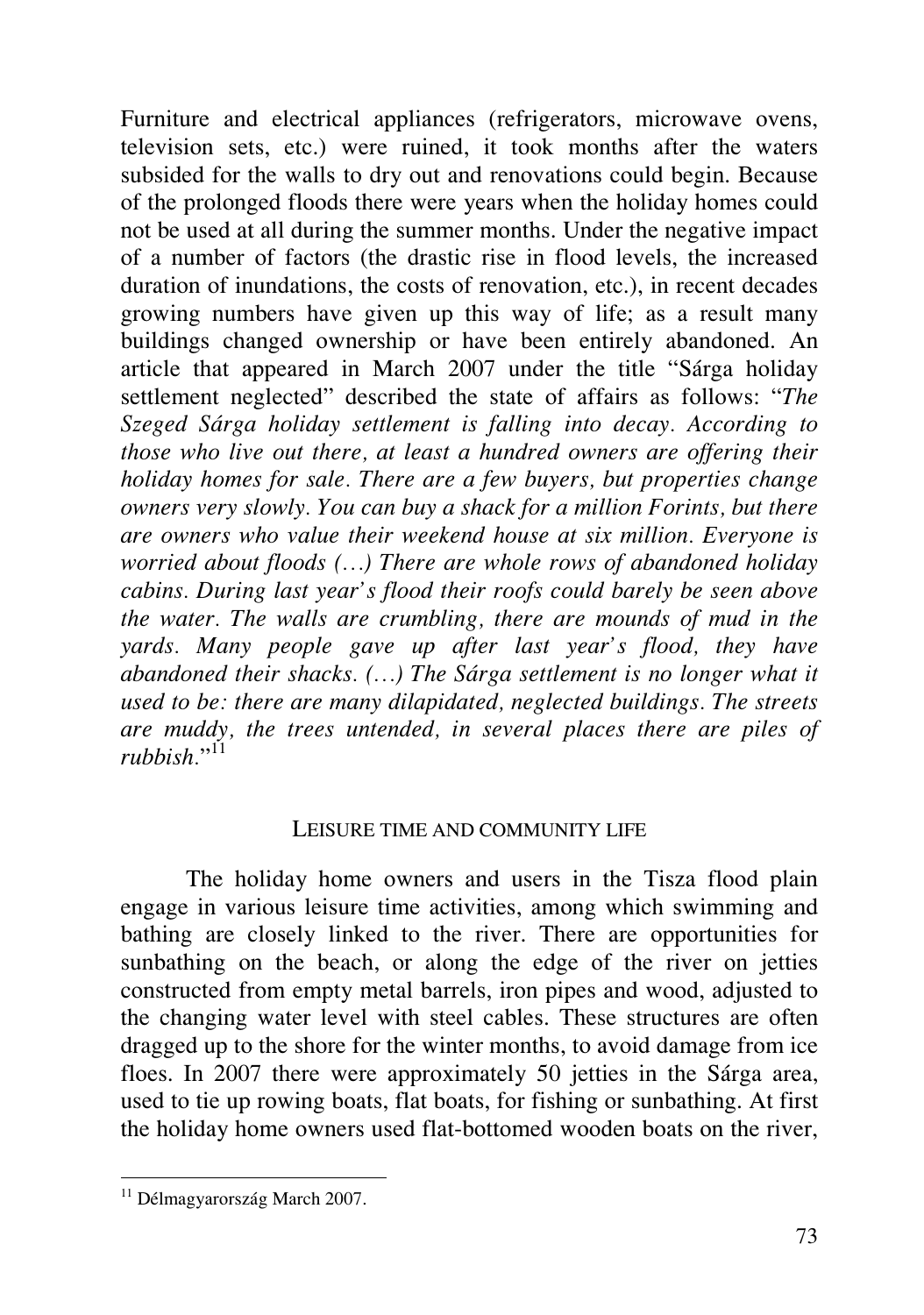made for them by craftsmen in Tápé or the vicinity. These craft are driven by 4-5 HP Tomos engines made in Yugoslavia. A few people have bought decommissioned police rescue boats from Budapest. One man later had a boat maker build a fibre-glass boat able to seat seven persons and powered by a 50 HP engine. The family used it on special occasions to cover longer distances, but went fishing in a flat-bottomed boat. A few holiday home owners bought high-powered motorboats that can be regarded as status symbols as they represent their financial situation and social standing. The boats are used not only on the Szeged stretch of the river; on occasion people also visit the area around Mártély or Mindszent where the sandy beaches in the bends are good spots for bathing.

On 22 October 1957 delegates from the enterprises and institutions involved held a meeting where they elected a temporary board. They set as a task to survey and map the area, to organise a security service to protect property, to create the main traffic routes and drill an artesian well. A decision was adopted to establish the Szeged Tápé Holiday Association, that later adopted the name of István Tömörkény. The organisation set itself the principal goal of providing holidays and entertainment for members, but it also strove to ensure that the holiday settlement was kept clean, to keep order, to bring to order anyone causing a disturbance, to protect public property and ensure the respect of public health regulations. The obligations of members included respect of the rules, the payment of membership fees, maintenance of buildings, erection of fences, etc. A five-member administrative committee elected from the members for a period of five years handled affairs. During its existence the organisation amended its rules on several occasions; it could be an interesting task for the future to examine those rules. The association has its headquarters in the holiday settlement, with space for archives and an office. The association strives to use the membership fees primarily to cover the costs of water used on the properties and rubbish removal but occasionally there are also other costs, for example collecting and removing flotsam after floods.

Before 1989 the association also strove to cultivate labour movement traditions; one visible and tangible manifestation of this is the monument erected beside the Tisza on 20 August 1961. The inscription was removed in the early 1990s but the text has been preserved in documents: *"<Sárga> One of the places of the*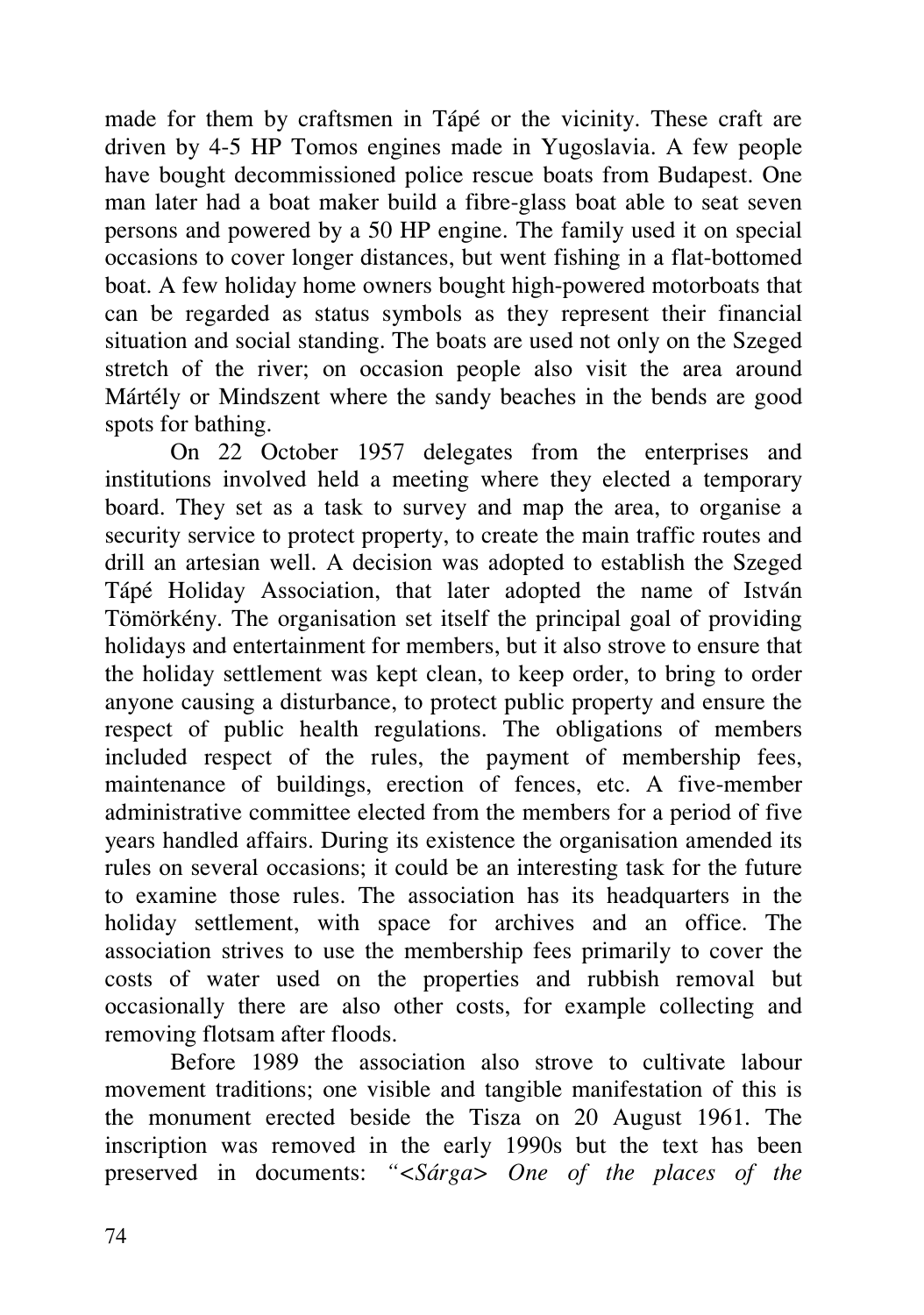*revolutionary organisation of the illegal workers' movement in Szeged. During the dark years of repression workers, peasants and intellectuals loyal to the people joined forces under the leadership of the party to work for the socialist future. In memory of their work on behalf of the successors, Tömörkény István Holiday Association."* Before 1989 representatives of the association regularly placed wreaths at the monument on May Day and before the  $7<sup>th</sup>$  of November the area was tidied. After the change of system, attempts were made to change the meaning of the monument, but the spatial composition designed by the Szeged Fine Arts Guild symbolising the meeting of the Tisza and the Maros rivers was never built, despite the fact that the municipality of Szeged allocated support of 100,000 Forints for the purpose in 1993.

The findings of the fieldwork indicate that the holiday settlement is divided into smaller communities that can take various forms. One typical form is when 4-5 neighbouring families regularly come together to celebrate name days and birthdays. There are also examples of such gatherings being held at the beginning of the summer season, most often in early May. In the past other special occasions included  $20<sup>th</sup>$  August when groups of holiday owners with their families and friends watched the fireworks from motorboats and flat-bottomed boats on the river. In recent years we have been able to witness the emergence and shaping of a special local feast closely related to the holiday settlement where the Saint Stephen People's Celebration by the River was held for the tenth time on 20 August 2015. The fishing and fish soup cooking competitions, together with other programmes, provide an opportunity to form and strengthen contacts within the community, to construct a kind of local identity.

#### **SUMMARY**

The holiday settlement on the flood plain of the Tisza contains second homes where many families still spend their leisure time. Presumably the holiday buildings are used because the owners wish to step out of their urban existence and enjoy a way of life that is close to nature. Compared to the floating bathing houses, the holiday settlement offers other leisure alternatives because it provides the conditions for longer stays. The "Sárga" settlement arose from the 1950s, although bathing and bathing culture had been present in the area earlier, in the early 1920s when private persons and various enterprises and